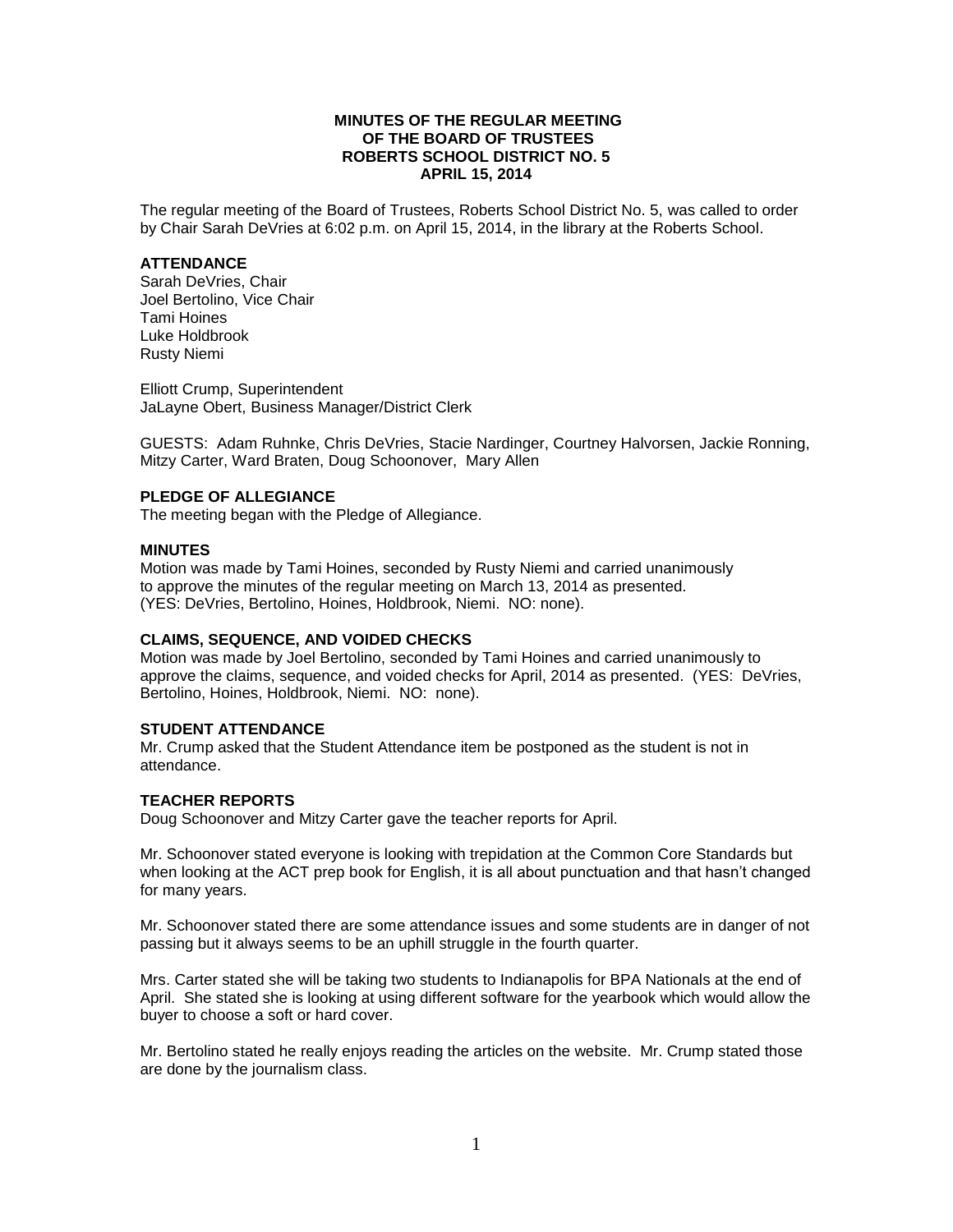#### **PERSONNEL**

LIBRARIAN INTERVIEWS – Mr. Crump stated there are two candidates for the Librarian position and he needs to schedule interviews with them. He stated Mrs. Allen will be on the panel but asked which board members will attend.

Ms. DeVries stated she would be available if the interviews are scheduled on Wednesday, April 23. Mr. Niemi stated he would serve on the interview team.

RECOMMENDATIONS FOR TENURED TEACHERS – Mr. Crump recommended contract renewal for the 2014-2015 school year for Ward Braten, Julie Jones, Stacie Nardinger, George Nelson, Jené Reinhardt, Doug Schoonover, and Crystal Wright, all tenured teachers.

Motion was made by Luke Holdbrook, seconded by Joel Bertolino and carried unanimously to approve the renewal of contracts for tenured teachers Ward Braten, Julie Jones, Stacie Nardinger, George Nelson, Jené Reinhardt, Doug Schoonover, and Crystal Wright. (YES— DeVries, Bertolino, Hoines, Holdbrook, Niemi. NO—none).

RECOMMENDATIONS FOR NON-TENURED TEACHERS -- Mr. Crump recommended contract renewal for the 2014-2015 school year for non-tenured teacher Clark Begger.

Motion was made by Tami Hoines, seconded by Joel Bertolino and carried unanimously to approve contract renewal for the 2014-2015 school year for Clark Begger. (YES—DeVries, Bertolino, Hoines, Holdbrook, Niemi. NO—none).

Mr. Crump recommended contract renewal for the 2014-2015 school year for non-tenured teacher Mitzy Carter.

Motion was made by Luke Holdbrook, seconded by Rusty Niemi and carried unanimously to approve contract renewal for the 2014-2015 school year for Mitzy Carter. (YES—DeVries, Bertolino, Hoines, Holdbrook, Niemi. NO—none).

Mr. Crump recommended contract renewal for the 2014-2015 school year for non-tenured teacher Courtney Halvorsen.

Motion was made by Joel Bertolino, seconded by Luke Holdbrook and carried unanimously to approve contract renewal for the 2014-2015 school year for Courtney Halvorsen. (YES— DeVries, Bertolino, Hoines, Holdbrook, Niemi. NO—none).

Mr. Crump recommended contract renewal for the 2014-2015 school year for non-tenured teacher Rees Newton.

Motion was made by Tami Hoines, seconded by Rusty Niemi and carried unanimously to approve contract renewal for the 2014-2015 school year for Rees Newton. (YES—DeVries, Bertolino, Hoines, Holdbrook, Niemi. NO—none).

Mr. Crump recommended contract renewal for the 2014-2015 school year for non-tenured teacher Sheila Roberts.

Motion was made by Luke Holdbrook, seconded by Joel Bertolino and carried unanimously to approve contract renewal for the 2014-2015 school year for Sheila Roberts. (YES—DeVries, Bertolino, Hoines, Holdbrook, Niemi. NO—none).

Mr. Crump recommended contract renewal for the 2014-2015 school year for non-tenured teacher Jackie Ronning.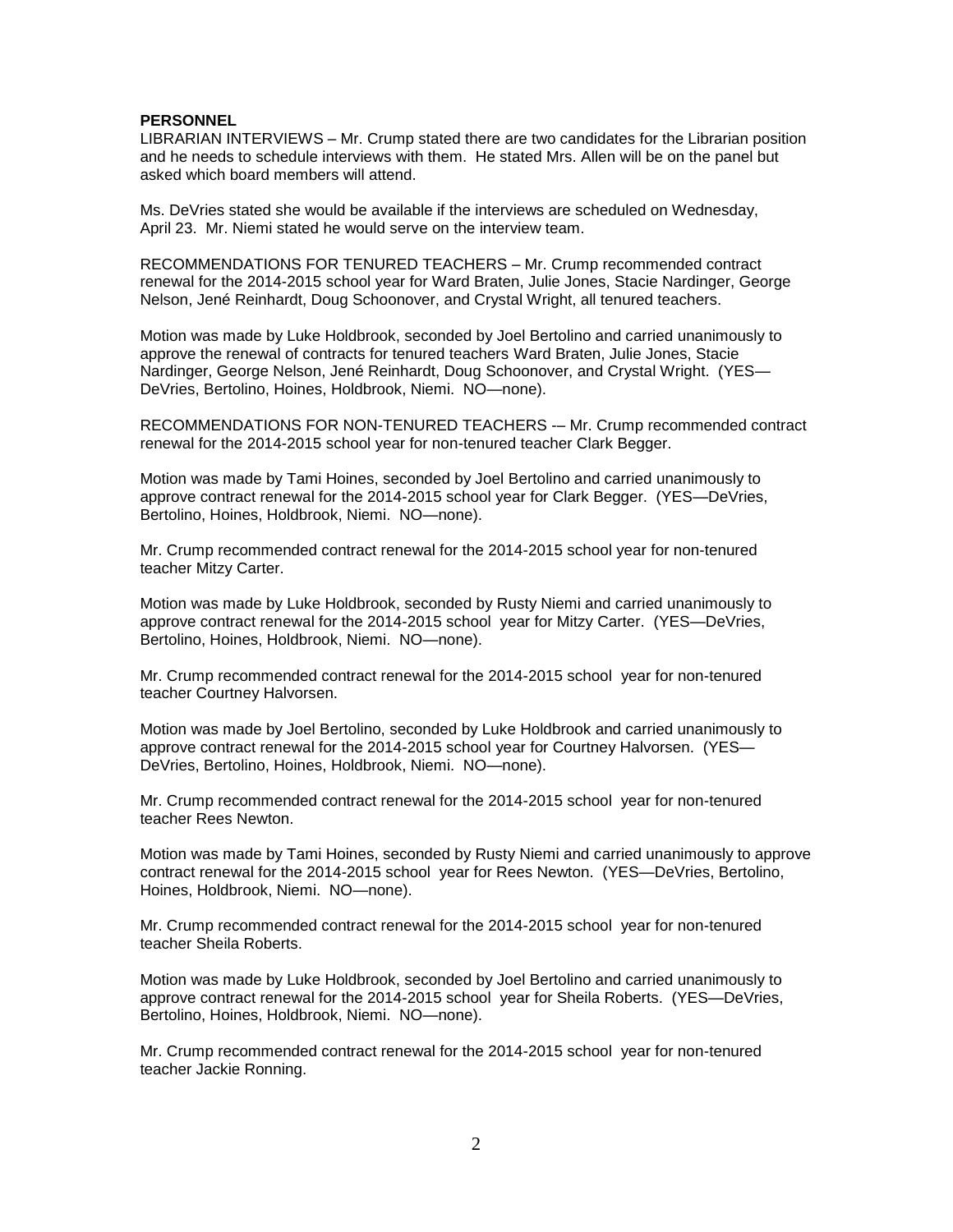Motion was made by Joel Bertolino, seconded by Luke Holdbrook and carried unanimously to approve contract renewal for the 2014-2015 school year for Jackie Ronning. (YES—DeVries, Bertolino, Hoines, Holdbrook, Niemi. NO—none).

Mr. Crump recommended contract renewal for the 2014-2015 school year for non-tenured teacher Adam Ruhnke.

Motion was made by Rusty Niemi, seconded by Tami Hoines and carried unanimously to approve contract renewal for the 2014-2015 school year for Adam Ruhnke. (YES—DeVries, Bertolino, Hoines, Holdbrook, Niemi. NO—none).

#### **NEW BUSINESS**

ELECTION CANCELLATION – Mrs. Obert stated since the number of candidates running for Board positions is less than the number of openings, the Trustee Election to be held on May 6, 2014, has been cancelled.

SCHOOL CALENDAR – Mr. Crump stated two options for next year's calendar are included in the packet and he recommended adopting Option 2 with a start date of August 27, 2014 and end date of May 29, 2015.

Motion was made by Joel Bertolino, seconded by Rusty Niemi and carried unanimously to approve Option 2 for next year's calendar with a start date of August 26, 2014 and end date of May 29, 2015. (YES–- DeVries, Bertolino, Hoines, Holdbrook, Niemi. NO—none).

TEACHER NEGOTIATIONS – Mr. Crump stated the certified staff has submitted a request to begin negotiations. It was determined Ms. DeVries and Mr. Bertolino will serve as district negotiators.

MHSA DUES – Mr. Crump asked for approval of the annual dues and catastrophic insurance with the Montana High School Association to allow the district to participate in extra-curricular events next year. He stated the total is \$2430.00.

Motion was made by Tami Hoines, seconded by Luke Holdbrook and carried unanimously to approve the annual dues and catastrophic insurance in the amount of \$2430.00 with the Montana High School Association. (YES—DeVries, Bertolino, Hoines, Holdbrook, Niemi. NO—none).

MSPLIP AGREEMENT – Mr. Crump stated the program the district is insured under for property and liability insurance, MSPLIP, is asking for a new three-year commitment with the guarantee the maximum rate increase each year could not exceed 6%. He stated he doesn't know of any reason the district would change carriers so asked for approval of the three-year commitment.

Motion was made by Luke Holdbrook, seconded by Rusty Niemi and carried unanimously to approve the three-year commitment with MSPLIP. (YES—DeVries, Bertolino, Hoines, Holdbrook, Niemi. NO—none).

DRIVER'S EDUCATION—Mr. Crump stated the district has struggled to have enough students and an instructor for driver's education the past few years but this year there are about 15 students interested in taking driver's education.

Mr. Crump stated Adam Ruhnke is interested in obtaining the certification for driver's education. He recommended the district hire Mr. Ruhnke for \$2800 (an increase from \$2600 because of the number of students pre-enrolled) for driver education with the stipulation he obtain his provisional certification by July. He added to help pay with the cost of the certification, he is asking that Mr. Ruhnke be paid half of the stipend before the course begins with the remainder paid after the course is completed and that the district pay travel expenses (mileage, lodging, food) for Mr. Ruhnke to attend the training.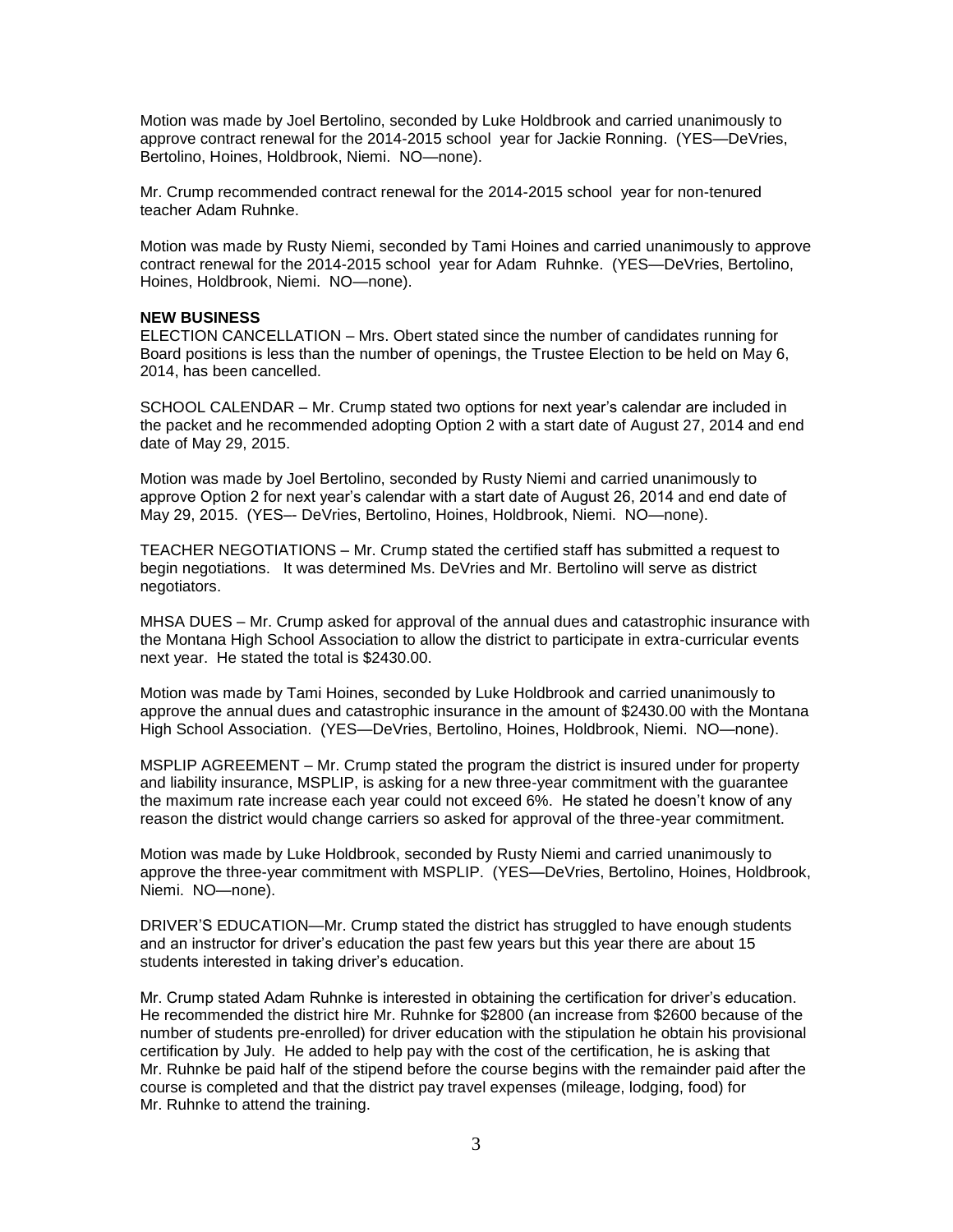Ms. Hoines asked what we do for a driver's education car and Mr. Crump stated Archie Cochrane Ford has supplied it in the past.

Motion was made by Luke Holdbrook, seconded by Joel Bertolino and carried unanimously to hire Adam Ruhnke to teach driver's education if he receives his certification by July 1 and to pay him \$2800, half before the course begins to help with the training and half after course completion as well as travel expenses for attending training. (YES—DeVries, Bertolino, Hoines, Holdbrook, Niemi. NO—none).

## **OLD BUSINESS**

FOOTBALL COOP – Mr. Crump stated he contacted Fromberg and the MHSA with the request to dissolve the football co-op. He stated Fromberg still needs to submit its letter to the MHSA.

Mr. Crump stated the MHSA won't let us co-op with Bridger as it would force them to move up into 8-man football and schedules have already been set for next fall. He stated they may allow us to go to Red Lodge or Joliet and those schools are talking to their boards.

### **SUPERINTENDENT REPORT**

ELEMENTARY CONFIGURATION – Mr. Crump stated he spoke with the elementary staff and they would like to see the following elementary configuration next year:

Ronning – Kindergarten Roberts – Grades 1 and 2 combination Newton – Grade 3 Nelson – Grades 4 and 5 combination Halvorsen – Grade 6

Ms. Devries asked if Mrs. Hogan would continue as aide for grades one and two. Mr. Crump stated he hoped so.

Motion was made by Tami Hoines, seconded by Luke Holdbrook and carried unanimously to give preliminary approval of the elementary configuration as recommended by the elementary teachers with the possibility of revisions when final enrollment numbers are known. (YES— DeVries, Bertolino, Hoines, Holdbrook, Niemi. NO—none).

STUDENT UPDATE – Mr. Crump stated our student count is at 115.

#### **SUPERINTENDENT HIRING**

Ms. DeVries stated at an earlier meeting, the Board agreed to consider two candidates, Alex Ator and David Jamison, for the superintendent position.

Ms. Hoines stated she went back and reviewed the points the Board felt were important when considering who to interview such as small town background, principal and teaching experience, and leadership and after looking at that, her choice is Alex Ator.

Mr. Bertolino stated he feels Alex Ator would be the best choice.

Ms. DeVries stated she feels Mr. Ator may have a better idea of the variety of duties for a superintendent.

Mr. Niemi stated Alex Ator is his choice.

Mr. Holdbrook asked if we're looking at a one-year or two-year contract.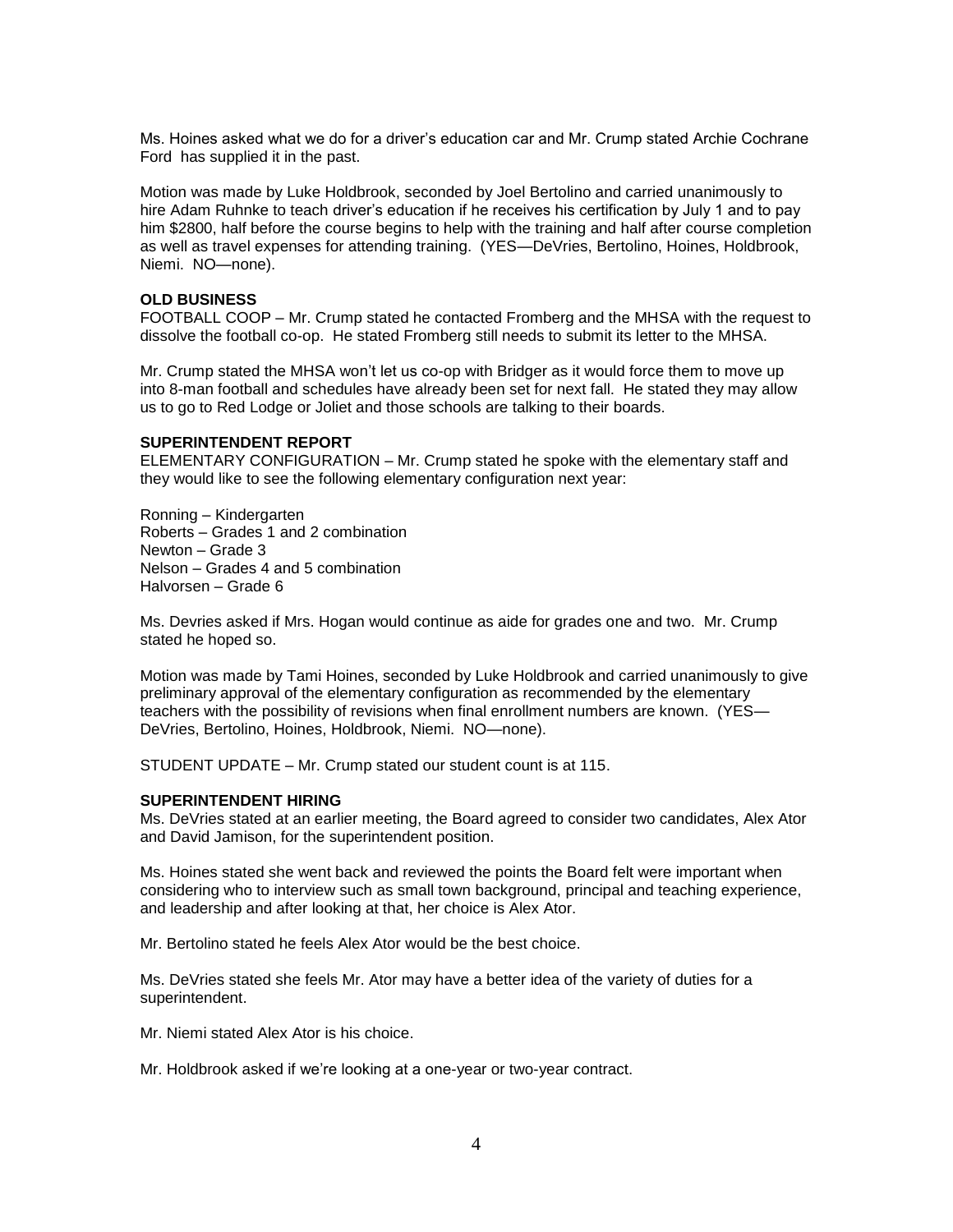Mr. Bertolino stated he would rather look at a one-year contract with the possibility of a two or three-year contract at the end of the first year.

Ms. DeVries stated we advertised the salary for the position at \$65,000 and she feels that is where it should be set. She added benefits include vacation, sick leave, health insurance, and six (6) personal days. She stated in the event Mr. Ator declines the offer, the same offer could be extended to David Jamison.

Motion was made by Joel Bertolino, seconded by Rusty Niemi and carried unanimously to offer the superintendent position to Alex Ator with a one-year contract for \$65,000 and benefits, pending the results of a background check. (YES—DeVries, Bertolino, Hoines, Holdbrook, Niemi. NO—none).

# **RECESS**

Ms. DeVries called for a short recess at 7:10 p.m. and returned the meeting to regular session at 7:15 p.m.

# **BUSINESS MANAGER/CLERK EVALUATION**

Ms. DeVries called for a closed session at 7:15 p.m. stating the next item to come before the Board is the evaluation of the Business Manager/Clerk and it is her determination that the demands of individual privacy exceed the merits of public disclosure.

# **ADJOURNMENT**

Ms. DeVries returned the meeting to regular session and called for adjournment at 8:00 p.m.

\_\_\_\_\_\_\_\_\_\_\_\_\_\_\_\_\_\_\_\_\_\_\_\_\_\_\_\_\_\_\_\_\_\_ \_\_\_\_\_\_\_\_\_\_\_\_\_\_\_\_\_\_\_\_\_\_\_\_\_\_\_\_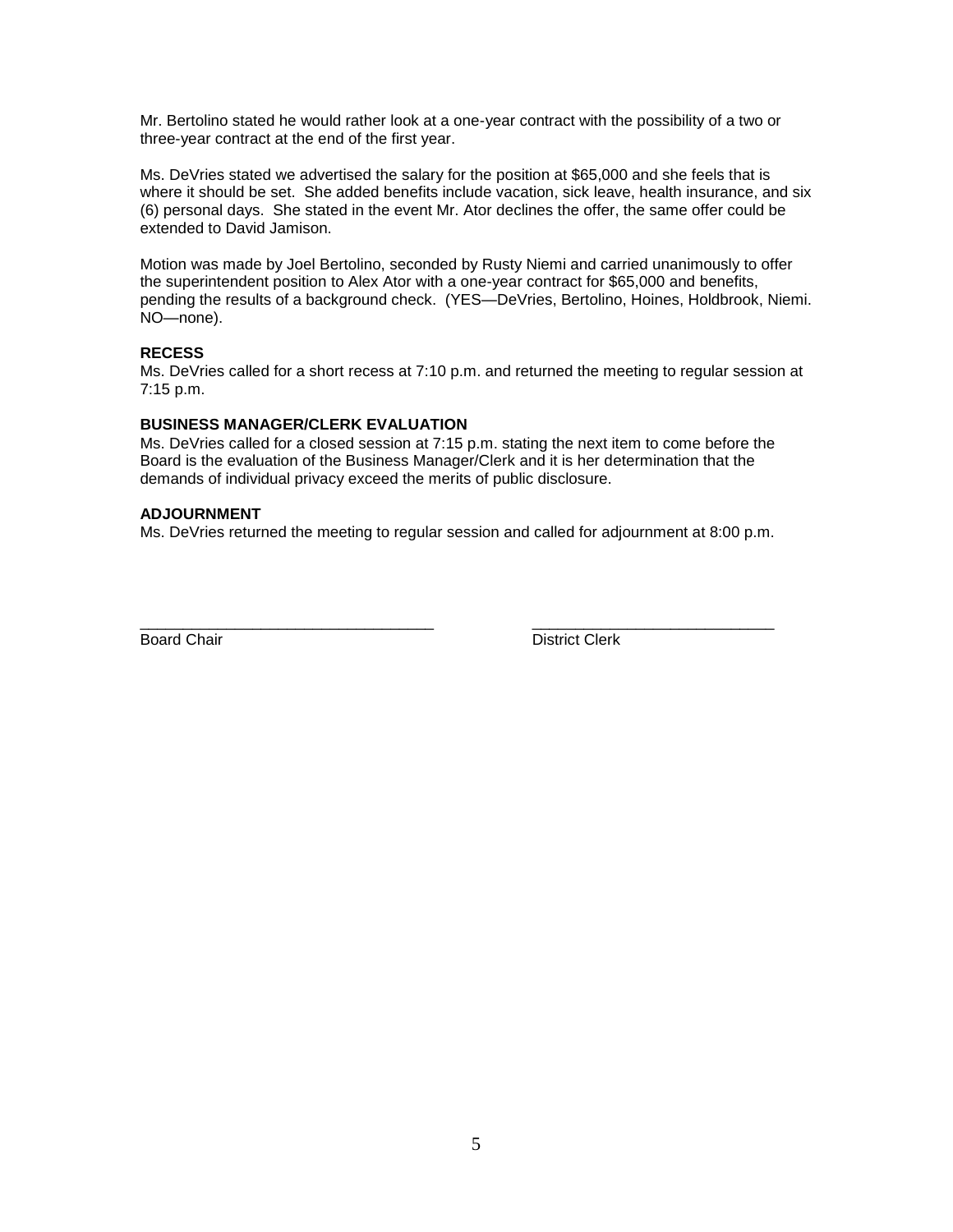## **MINUTES OF THE SPECIAL MEETING OF THE BOARD OF TRUSTEES ROBERTS SCHOOL DISTRICT NO. 5 APRIL 2, 2014**

The special meeting of the Board of Trustees, Roberts School District No. 5, was called to order by Chair Sarah DeVries at 6:00 p.m. on April 2, 2014, in the library at the Roberts School.

## **ATTENDANCE**

Sarah DeVries, Chair Joel Bertolino, Vice Chair Tami Hoines Luke Holdbrook

JaLayne Obert, Business Manager/District Clerk

GUESTS: Chris DeVries, Elta Ayre, Ward Braten, Stacie Nardinger

#### **PLEDGE OF ALLEGIANCE**

The meeting began with the Pledge of Allegiance.

## **PUBLIC COMMENT**

Elta Ayre thanked the Board for allowing Mrs. Langager to put notices on the marquee when Mr. Crump is absent. She added it was nice to have the thank you to St. Vincent's for providing CPR training to students and condolences for deaths in the community on the marquee.

## **SUPERINTENDENT HIRING PROCESS**

Tami Hoines stated the surveys completed by community members were compiled and showed qualities the community wants in a superintendent include authority and accountability, fair and consistent discipline, to be the face of the Rockets, and to be familiar with a small rural town.

The Board discussed the applications received and decided to interview the following three applicants: Alexander Ator, David Jamison, and Robert Smith.

The Board developed a list of questions to be asked of each applicant.

It was decided interviews would be conducted on Thursday, April 10, 2014 beginning at 12:00 noon.

\_\_\_\_\_\_\_\_\_\_\_\_\_\_\_\_\_\_\_\_\_\_\_\_\_\_\_\_\_\_\_\_\_\_ \_\_\_\_\_\_\_\_\_\_\_\_\_\_\_\_\_\_\_\_\_\_\_\_\_\_\_\_

#### **ADJOURNMENT**

Ms. DeVries adjourned the meeting at 8:10 p.m.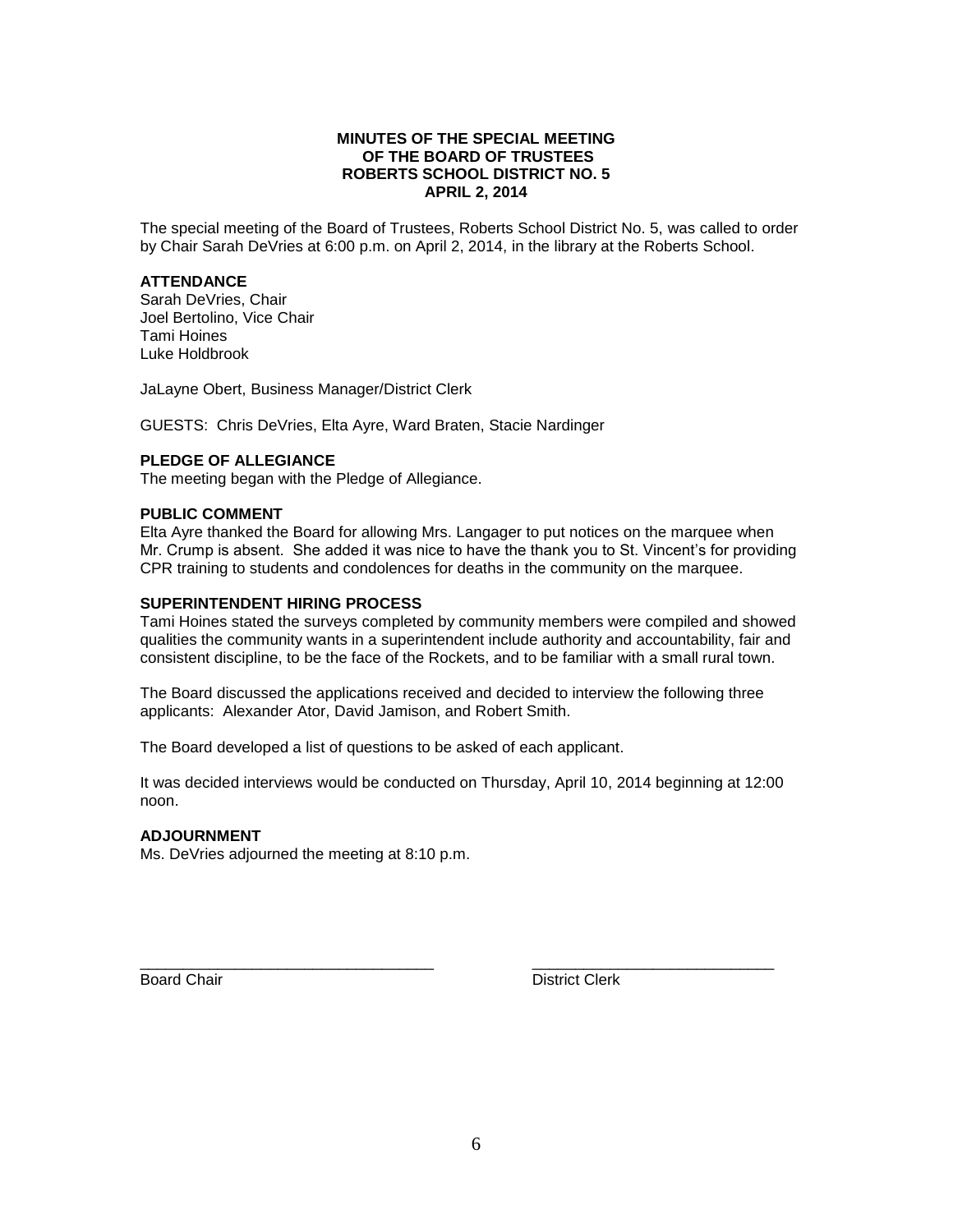# **MINUTES OF THE SPECIAL MEETING OF THE BOARD OF TRUSTEES ROBERTS SCHOOL DISTRICT NO. 5 APRIL 3, 2014**

The special meeting of the Board of Trustees, Roberts School District No. 5, was called to order by Chair Sarah DeVries at 7:30 p.m. on April 3, 2014, in the library at the Roberts School.

## **ATTENDANCE**

Sarah DeVries, Chair Joel Bertolino, Vice Chair Tami Hoines Luke Holdbrook

Absent: Rusty Niemi

Elliott Crump, Superintendent

GUESTS: Bill Hogan, Clark Begger, Jeff Krook, Mariah Holdbrook, Shawn Perkins

## **PLEDGE OF ALLEGIANCE**

The meeting began with the Pledge of Allegiance.

### **BRIDGER AAU VOLLEYBALL USE OF FACILITY**

Motion was made by Tami Hoines, seconded by Luke Holdbrook and carried unanimously to allow the Bridger AAU volleyball team to use our gym for practice tonight and next Thursday but the coach needs to contact Mr. Crump before any further use is allowed. (YES—DeVries, Bertolino, Hoines, Holdbrook. NO—none.)

#### **COMMUNITY DISCUSSION ON JH/HS FOOTBALL**

Discussion was held by the Board with community members about options for football in Roberts. It was decided to explore options for our students to play at Red Lodge, Bridger, or Joliet and to poll the students to see the interest in playing football. Contacting the MHSA to see about playing a JV schedule was also discussed.

\_\_\_\_\_\_\_\_\_\_\_\_\_\_\_\_\_\_\_\_\_\_\_\_\_\_\_\_\_\_\_\_\_\_ \_\_\_\_\_\_\_\_\_\_\_\_\_\_\_\_\_\_\_\_\_\_\_\_\_\_\_\_

## **ADJOURNMENT**

Ms. DeVries adjourned the meeting at 9:00 p.m.